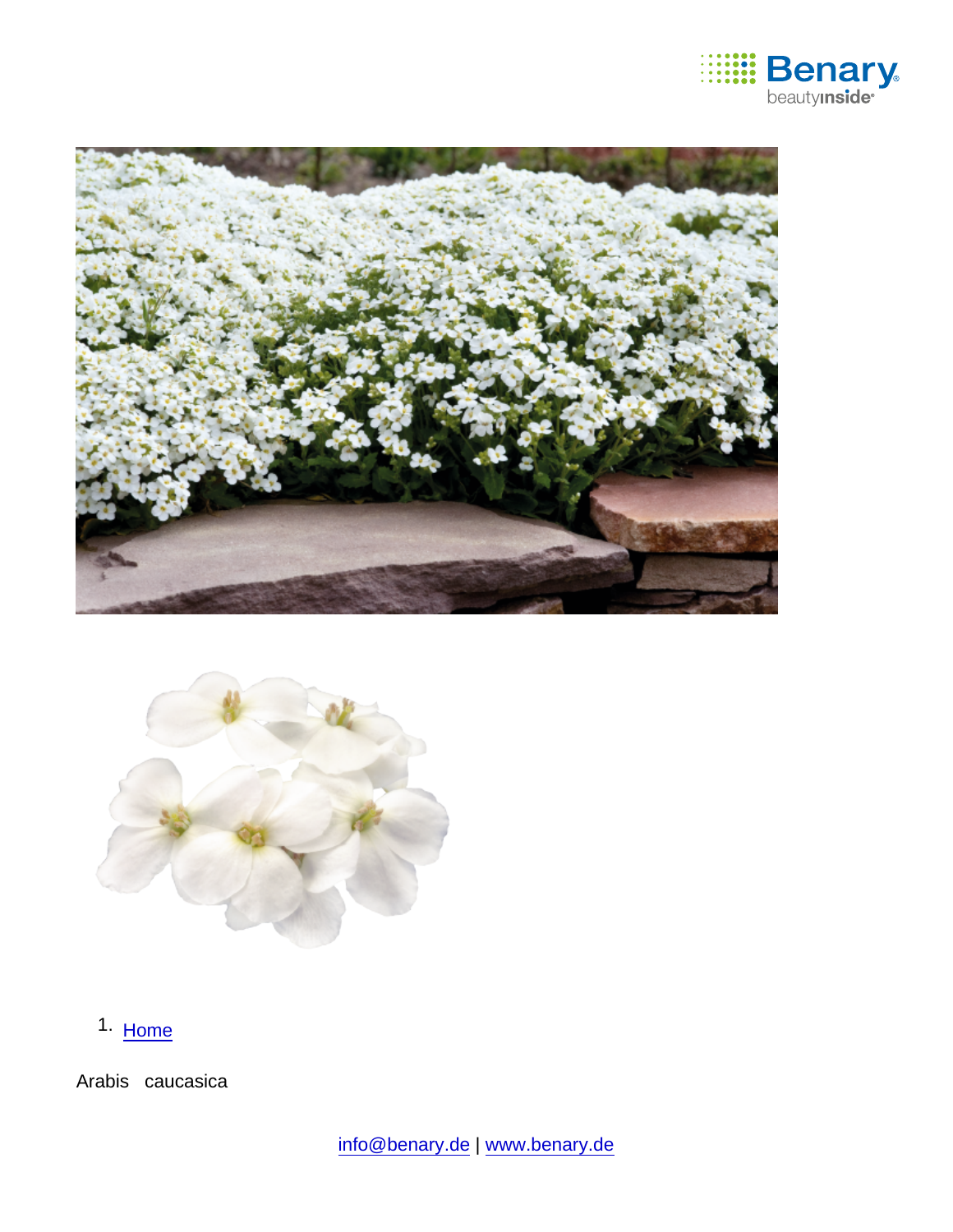

# **Catwalk**

- Uniform compact, globe shaped habit
- Easy to grow, easy to sell
- No vernalization required
- Great addition to spring programs, production along with pansies and Bellis
- Versatile uses in containers, stone gardens, window boxes
- Good garden performance
- High consumer satisfaction

#### [Bookmark](https://www.benary.com/flag/flag/product/5581?destination&token=Cu7JweycOCFW4X3gxOYb4n_bNEWxqwEIjR8jTM2P6_A)

[Recommend](mailto:?subject=Benary Arabis caucasica &body=https://www.benary.com/print/pdf/node/5581)

Print

Crop Time

Spring: 5 months

Height

6 ? / 15 cm

Exposure

Sun - Partial shade

Seed Form

BeGreen Pelleting

Heat Zone

8 - 1

Hardiness Zone

 $3 - 7$ 

Best Uses

Landscape, Rockery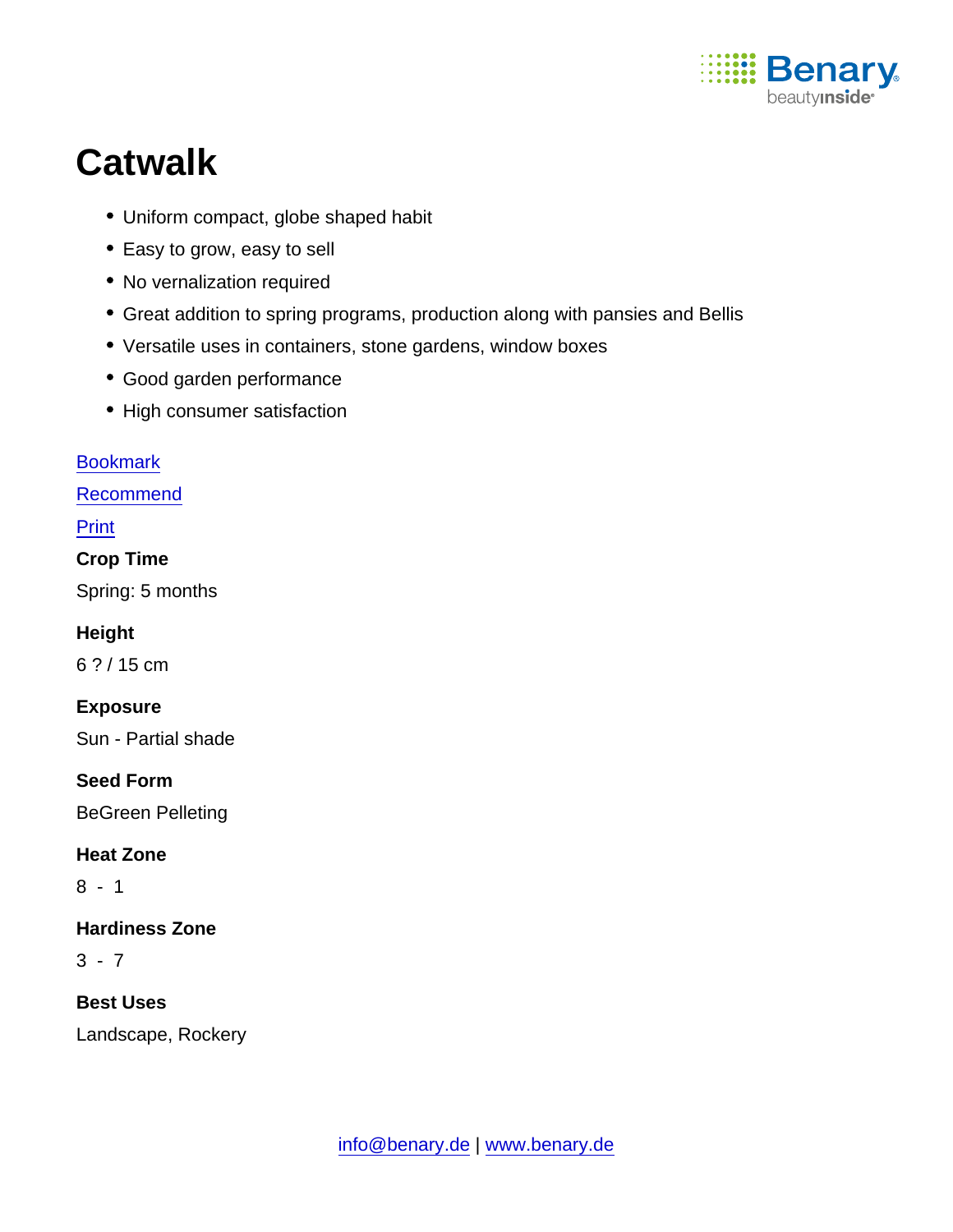

## Culture guide

### Usage

FastraX perennial, plants for the rock garden, that attract bees, pot plants

#### Sow time

Green pots: January- June; Flowering pots: Early August- Mid September for flowering in 8th week.

#### Sowing method

1-3 seeds per plug

### **Germination**

6-12 days at 65-70 °F (18-21 °C). Sow 3-5 seeds per cell in well-drained media. Do not cover seed as light is required for germination. Finish plugs at 62-65 °F (16-18 °C). Do not over water.

#### Growing on

Transplant into well-drained media. Once established, grow on at 55-65 °F (13-18 °C). Snowfix does not require vernalization for flowering.

#### **Media**

Use a well-drained, growing perennial substrate, pH: 6.0-6.5.

### **Temperature**

Grow at 12-15 °C or outdoors. In winter indoors frost free at 3-5 °C or outdoors. Outdoor fleece cover needed. In spring the plants start to grow (from week 51 possible) for 9-11 weeks at 8-10 °C or for 5-6 weeks at 15-18 °C.

### **Fertilization**